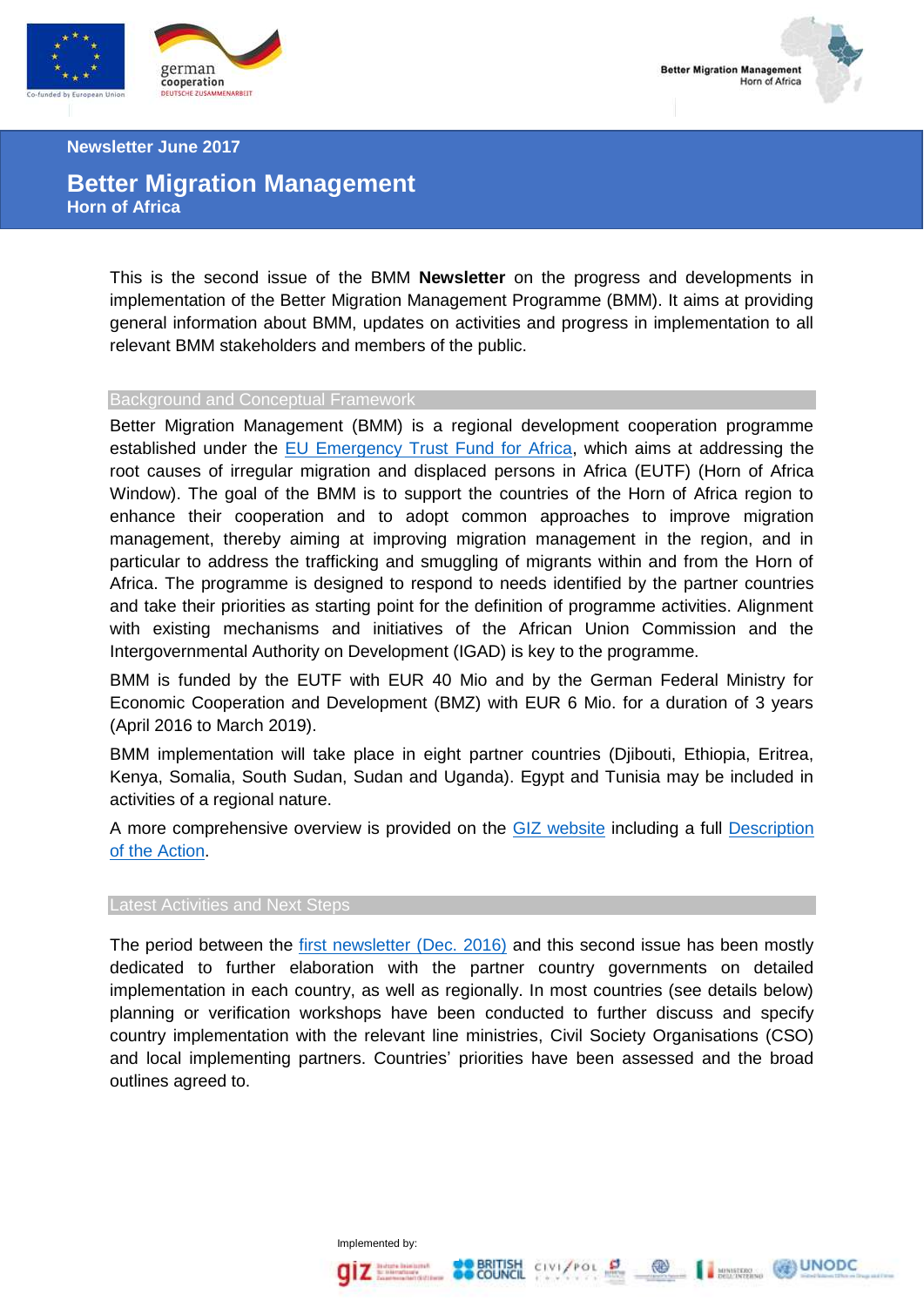



# **Regional activities**

A baseline assessment has successfully been conducted to determine the status and capacity of national governments to address migration-related matters in their countries in a systematic and comprehensive manner. The main aim of the assessment was to verify the basic assumptions regarding policy harmonisation within BMM. The findings have been presented and evaluated during a regional workshop in March 2017 with participation from the International Organization of Migration (IOM), United Nations Office on Drugs and Crime (UNODC), Intergovernmental Authority on Development (IGAD) and the African Union Commission (AUC).

The current state of implementation of the National Coordination Mechanisms (NCMs) was determined and is mentioned below in each of the respective countries' sections. NCMs are inter-ministerial platforms set up jointly by Intergovernmental Authority on Development (IGAD) and IOM under the regional migration policy framework (RMPF) to better facilitate government coordination on all issues of migration in the seven IGAD member states. BMM will support this process with value adding activities on the interface between regional and national activities in close liaison with IGAD and IOM.

BMM, jointly with the Kenyan NGO Haart, is organising a regional meeting of civil society organisations (CSOs) in Kenya at the beginning of July. National CSOs of the region of the broader Horn of Africa will exchange experiences and knowledge on response mechanisms for migrants in distress and for trafficking cases. The forum will come up with recommendations to build CSO capacity and set up a regional network of CSOs facilitating improved coordination of cross-border responses to human trafficking across the Eastern Africa region, as well as to promote safe migration.

# **Djibouti**

On the basis of a planning workshop held in April 2017 with the government, concrete ideas for activities in all four components (Policy Harmonisation, Capacity Building, Protection and Awareness Raising) have been produced. These are being consolidated over the next month and will guide BMM implementation in the country for 2017/2018.



Among the planned activities is the introduction of five mobile health units in five regions that will provide urgently-needed health care for about 500 vulnerable migrants on the move, as well as the extension of a small health care centre in Obock, both for migrants and host communities. Djibouti is a transit county for migrants to Yemen and the Middle East as well as from Ethiopia and Somalia. In 2016, an average of 300 migrants travelled through the country each day.

A study on the special protection needs of unaccompanied minors and migrant children has been launched and will be evaluated at the end of July. It is expected to provide concrete insight and recommendations on how to address their needs.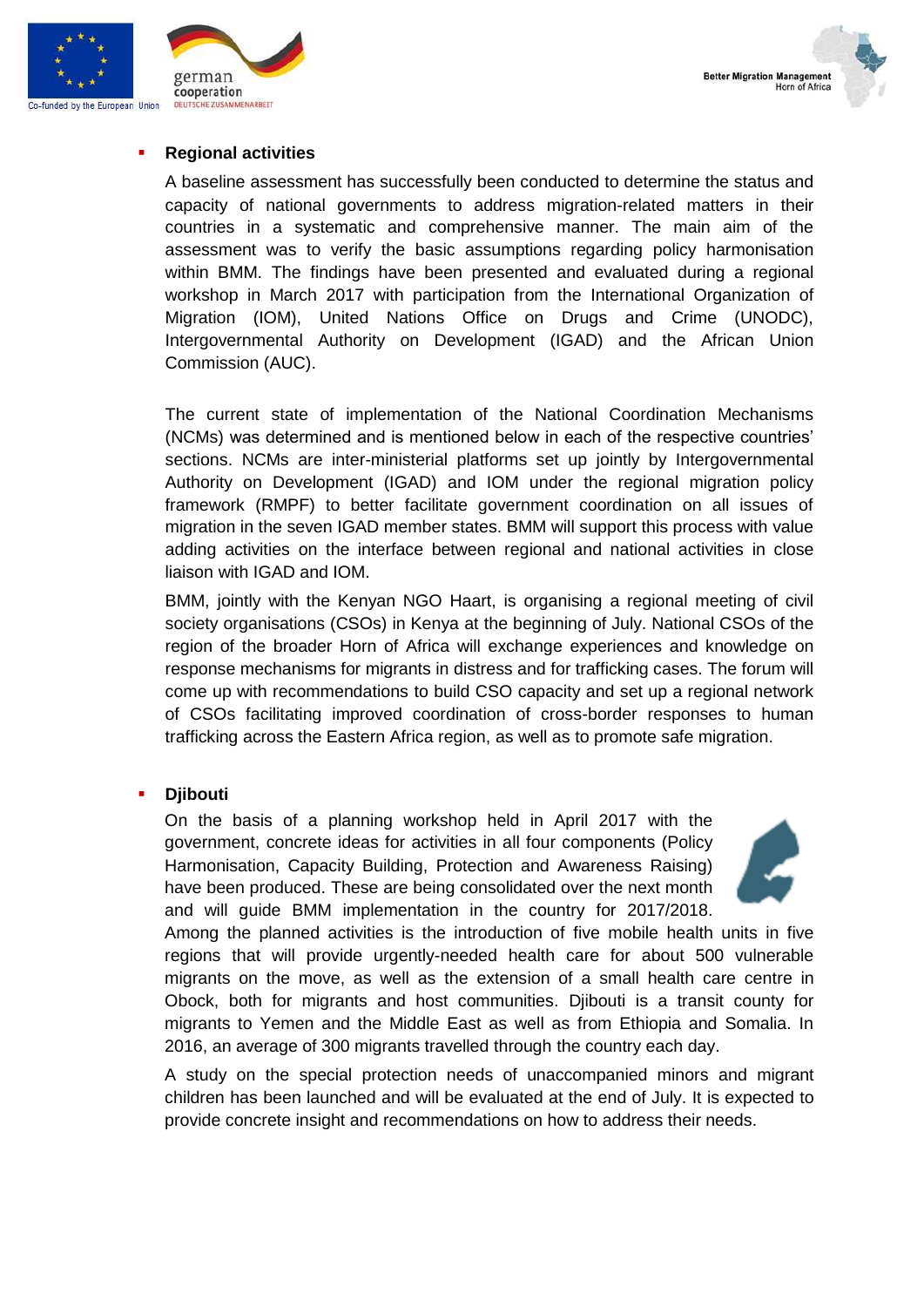



### **Eritrea**

BMM's political partner in Eritrea will be the Ministry of Foreign Affairs. The government of Eritrea has established a "Migration Steering Committee". BMM will support this structure in dealing with migration issues, always on the basis of respect for human rights and the 'do-no-harm' principles. Awareness raising on the dangers of irregular migration is one of the priorities of the Eritrean government that will be implemented within the BMM framework. Details will be discussed over the coming months.

The needed capacity development measures for prosecutors and law enforcement officers regarding sensitisation towards human trafficking will be defined during an upcoming workshop conducted by UNODC and the Ministry of Justice.

#### **Ethiopia**

Ethiopia's Anti-Human Trafficking and Smuggling Task Force has been designated as the lead coordination agency on migration-related issues in the country and is the direct partner for BMM.

Within the framework of BMM, IOM facilitated the assisted voluntary return of 147 Ethiopians detained in Zambian jails after a presidential

pardon in December 2016, as well as of about 100 Ethiopians returning voluntarily from Malawi. These Ethiopians had been migrating along the so-called "Southern Route" towards South Africa before being arrested and sentenced to 15 years of imprisonment by the high court for illegally crossing into Zambia. The programme is also assessing sustainable reintegration possibilities for these target groups, e.g. provision of livelihoods or skills upgrading in order to enhance employability and to allow these returnees a fresh start within their communities.

Assessments of referral systems for migrants are currently underway in the regions bordering Somalia and Sudan to gauge potential entry points for BMM in the area of protection services for vulnerable migrants.

# **Kenya**

The Ministry of Interior has been verbally confirmed as political partner for BMM in Kenya, with the formalisation of this process ongoing. The existing National Migration Coordination Mechanism (NCM) has been established as the focal point for BMM. BMM is cooperating with the Kenya National Commission of Human Rights (KNCHR) to develop training materials on migrant rights and to enhance the capacity of human

rights institutions to promote migrant rights. BMM will provide trainings on migrant rights to relevant KNCHR staff throughout Kenya, making available the reference material developed and facilitating discussions on trafficking and migrant rights with their referral partner network. The material will also be made available for other activities in capacity building and protection and will be shared regionally.

BMM aims for a joint support to Kenya's migration data management efforts with the International Centre for Migration Policy Development (ICMPD). A governmental facility is planned to host all migration-related academic and practical trainings, including a migration data centre which supports policy making with statistical data and research. BMM will support the coordination with stakeholders, including taking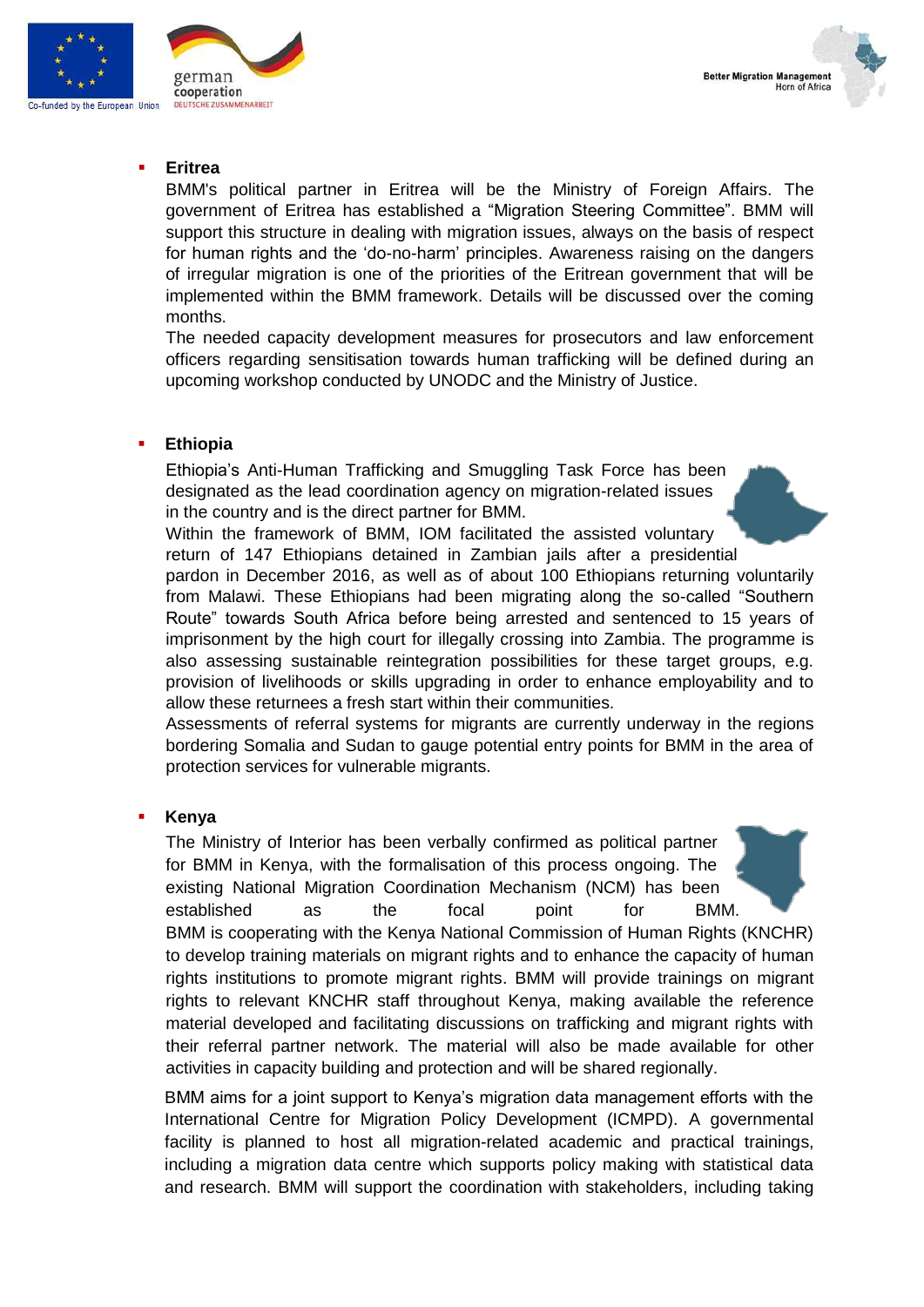



advantage of existing data and studies and encouraging relevant stakeholders to share experiences, with the aim to avoid duplication and take advantage of information and lessons learnt from other programmes.

# **Somalia**

The Ministry of Internal Security has been officially confirmed as political partner for BMM by the Federal Government of Somalia. During a workshop with federal government stakeholders in March 2017, specific needs and areas of intervention were identified. For example, Somali officials identified policy support, inter-agency and inter-state coordination as well as reviews  $\bullet$  of laws and penal codes as priorities for support. BMM will be particularly engaged in future activities to strengthen Somalia's Counter Trafficking Committee and Committee on Return and Reintegration, which hold joint meetings as a National Coordination Mechanism.

The roll-out of the Somalia implementation package has been delayed by the ongoing political restructuring after the presidential elections. However, a visit to Hargeisa/Somaliland in May 2017 resulted in viable suggestions in the areas of policy harmonisation (support to an inter-ministerial committee, the Counter Human Trafficking Agency of Somaliland (COHATUS) which functions similarly as a local NCM) and protection (health services for migrants, internally displaced persons and drought-refugees). These suggestions will be taken up to the National Government for the formulation of activities for 2017 and 2018 that include also other regions in Somalia.

#### **South Sudan**

South Sudan's Cabinet recently decided to officially transform its National Aliens Committee (NAC) into an NCM and adapt its name to reflect that change, which is seen as a positive signal towards strengthening an NCM-like structure in the country. BMM is maintaining contact and exchange with South Sudanese government at the level of the Khartoum Process in order to discuss possible opportunities for engagement.

#### **Sudan**

The Ministry of Interior has been confirmed as political partner for BMM in Sudan. All Implementing Partners have established a strong collaboration with the main national and international actors active in the area of migration. This includes the National Committee on Counter Trafficking (NCCT), UNHCR, International Committee of the



Red Cross (ICRC), the Secretariat of Sudanese Working Abroad (SSWA), IGAD and Save the Children. BMM plans to support the set-up of adapted referral mechanisms at state level, which should help to identify the gaps and challenges and therefore pave the way to the elaboration of an appropriate capacity building programme. Possible activities could be trainings about migrant related services and the prevention and repression of trafficking and smuggling.